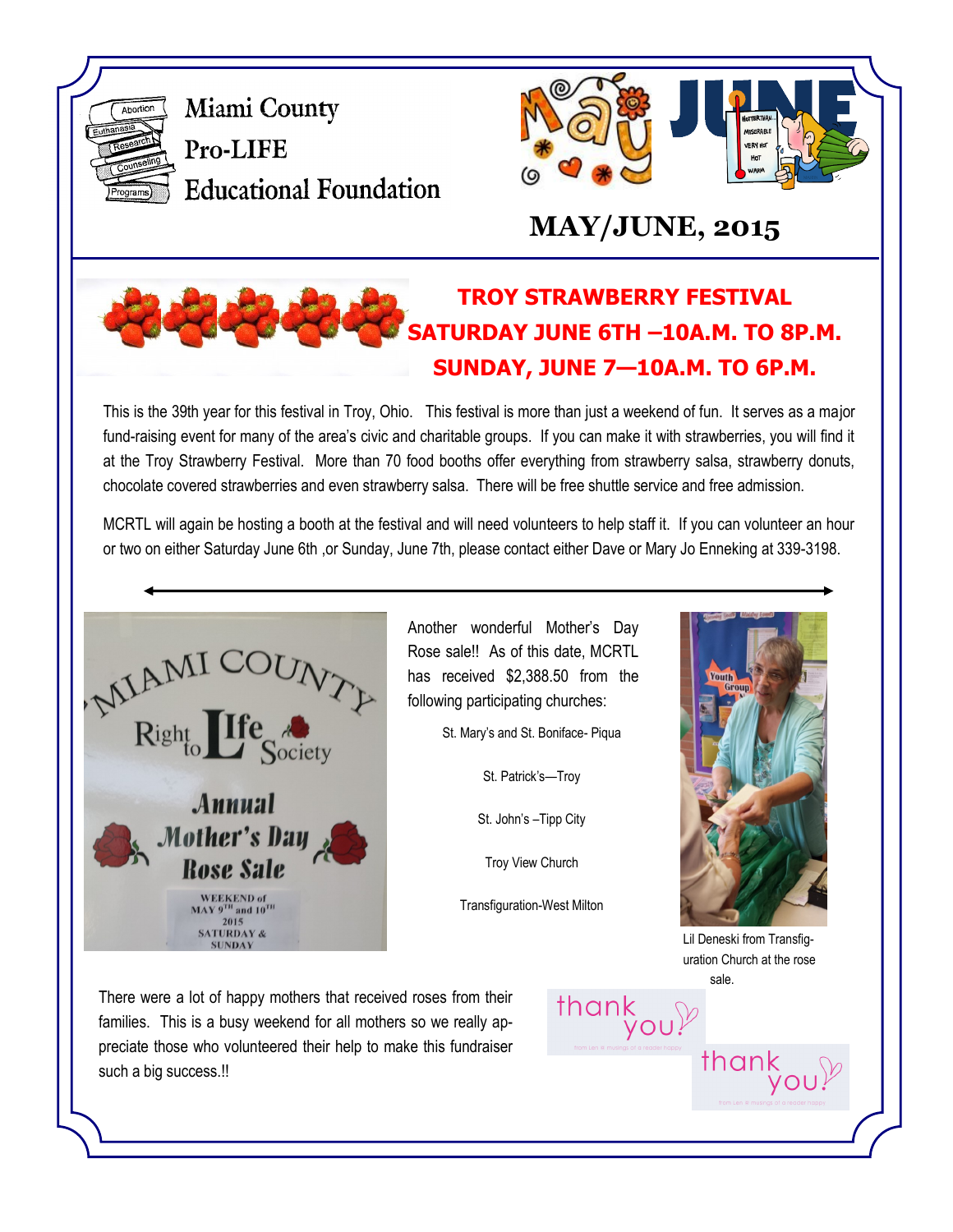## **U. S. HOUSE PASSES LANDMARK BILL TO PROTECT PAIN-CAPABLE UNBORN CHILDREN AND LIVE-BORN ABORTION SURVIVORS**

leadership, the U.S. House of Representatives today (5-13-15) passed landmark legislation to extend federal protec-With the support of a vast majority of House Republicans, and due to the pro-life dedication of the House Republican tion to unborn children who have reached 20 weeks fetal age and those who are born alive during late abortions.

In a nationwide poll of 1,623 registered voters in November 2014, the Quinnipiac University Poll found that 60% would support a law such as the Pain Capable Unborn Child Protection Act prohibiting abortion after 20 weeks, while only 33% opposed such legislation. Women voters split 59-35% in support of such a law, while independent voters supported it by 56-36%.

*Taken from nationalrighttolifenews.org, 5/13/15*

### **DOWN SYNDROME ABORTION BAN RECEIVES SPONSOR TESTIMONY**

May 5, 2015—"Today the Ohio House Committee on sponsor testimony on Ohio Right to Life's Down Syndrome Non-Discrimination Act. The legislation sponsored by Representatives Sara LaTourette and David Hall, could make Ohio the first in the nation to prohibit abortions from taking place on the basis of a Down syndrome diagnosis. Multiple studies demonstrate that upwards of 90 percent of babies diagnosed with Down syndrome are aborted.

'I believe that life begins at conception and that abortion is wrong,' said Rep. Sarah LaTourette in her testimony. 'But regardless of if you agree with me or not, I hope that you can see that this isn't an issue about abortion. It's an issue of discrimination; discriminating against a person, not allowing them their God-given right to life, simply because they might have Down syndrome.'"

*Taken from ohiolife.org, 5-5-15 by Katherine Franklin*

### **FOUR YEAR OLD GIRL SAVED FROM ABORTION TELLS PRO-LIFERS: 'YOUR PRAYERS SAVED MY LIFE.'**

"Roughly 10,000 lives have been saved from abortion due to the prayerful efforts of David Bereit's *40 Days for Life C*ampaign; Leah, a four-year-old girl, is one of these lives.

As a pregnant 19-year-old, Leah's mother was scared and seriously considering abortion. While heading to an abortion facility, she drove by the local 40 Days for Life campaign. Moved to tears by the overwhelming power of prayer, Leah's mother chose life.

Four years later at OneLifeLA rally, Bereit shared Leah's story, and then welcomed her and her mother onto the stage to a crowd of 15,000 pro-lifers. Leah's shirt read: Your prayers saved my life."

*Taken from lifesitenews.com/ 5-14-15*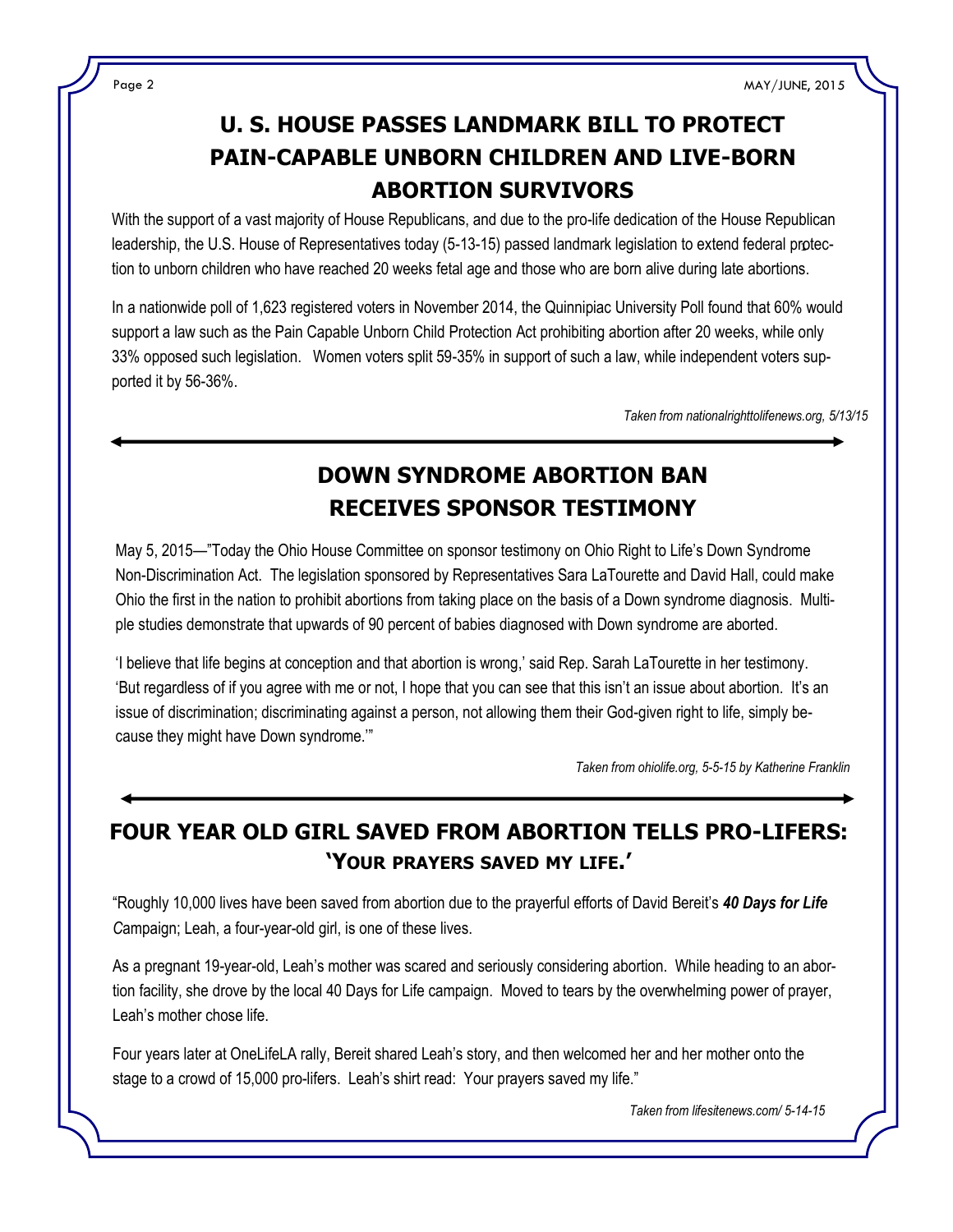#### A Father and a Dad Are Not the Same

A father and a dad are not the same; One can be a dad and not a father, Or one can be a father and not bother To earn through love the more endearing name. Some find fatherhood a bit too tame, Leaving all the details to the mother, Or dumping the sweet burden on another Man with just a passing twinge of shame. You have been our dad so many years That you've become the landscape that is home, The mountain that we look to from afar. No matter where we go we're not alone, For you remain within to still our fears And be the word that tells us who we are.



*Taken from poemsforfree.com, copyright by Nicholas Gordon*

#### **DESPERATELY NEEDED**

**MCRTL office is in great need of toddler summer clothing—specifically 2T and 3T.**

**While you are out at garage sales, keep an** 



**eye out for those sizes. If you find them, please bring them to the office.**

**Thank you for helping!**

#### **UPCOMING EVENTS**

| <b>MEMORIAL DAY</b><br><b>PARADE</b> | Monday, May 25             | Call Dave En-<br>neking at 339-<br>3198 for details.                                    |
|--------------------------------------|----------------------------|-----------------------------------------------------------------------------------------|
| <b>STRAWBERRY</b><br><b>FESTIVAL</b> | June 6 & 7th<br>Troy, Ohio | To volunteer con-<br>tact Dave En-<br>neking at 339-<br>3198.                           |
| <b>MIAMI COUNTY</b><br><b>FAIR</b>   | August 14-20, 2015         | Contact Mary Jo<br>Enneking to volun-<br>teer one hour at<br>the booth at 339-<br>3198. |
|                                      |                            |                                                                                         |